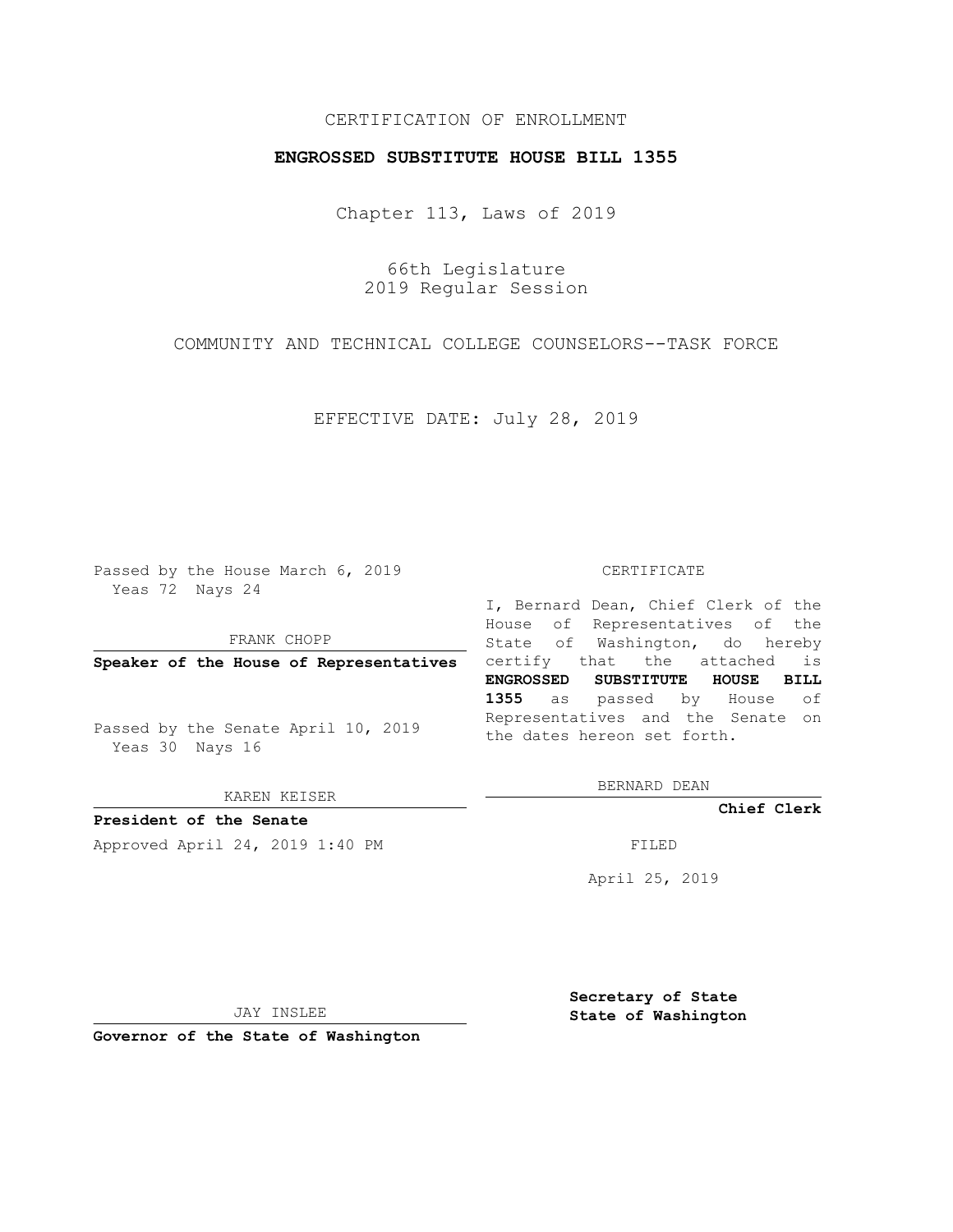### **ENGROSSED SUBSTITUTE HOUSE BILL 1355**

Passed Legislature - 2019 Regular Session

# **State of Washington 66th Legislature 2019 Regular Session**

**By** House College & Workforce Development (originally sponsored by Representatives Ortiz-Self, Orwall, Ryu, Sells, Macri, Entenman, Stonier, Valdez, Frame, Gregerson, Tarleton, Doglio, Dolan, Appleton, Bergquist, Slatter, Goodman, Pollet, and Santos)

READ FIRST TIME 02/22/19.

1 AN ACT Relating to establishing staffing standards and ratios for 2 counselors in community and technical colleges; creating a new 3 section; and providing an expiration date.

4 BE IT ENACTED BY THE LEGISLATURE OF THE STATE OF WASHINGTON:

 NEW SECTION. **Sec. 1.** (1) A task force on community and technical college counselors is created to examine issues related to staffing ratios and standards of counselors in the community and technical college system.

9 (2) The members of the task force are as provided in this 10 subsection.

11 (a) The president of the senate shall appoint two members from 12 each of the two largest caucuses in the senate.

13 (b) The speaker of the house of representatives shall appoint two 14 members from each of the two largest caucuses of the house of 15 representatives.

16 (c) The president of the senate and the speaker of the house of 17 representatives shall jointly appoint the following members:

18 (i) Four counselors employed by community and technical colleges. 19 At least two of the counselors must be members of the exclusive 20 bargaining representatives that represent counselors; and

21 (ii) One student of a community and technical college.

p. 1 ESHB 1355.SL